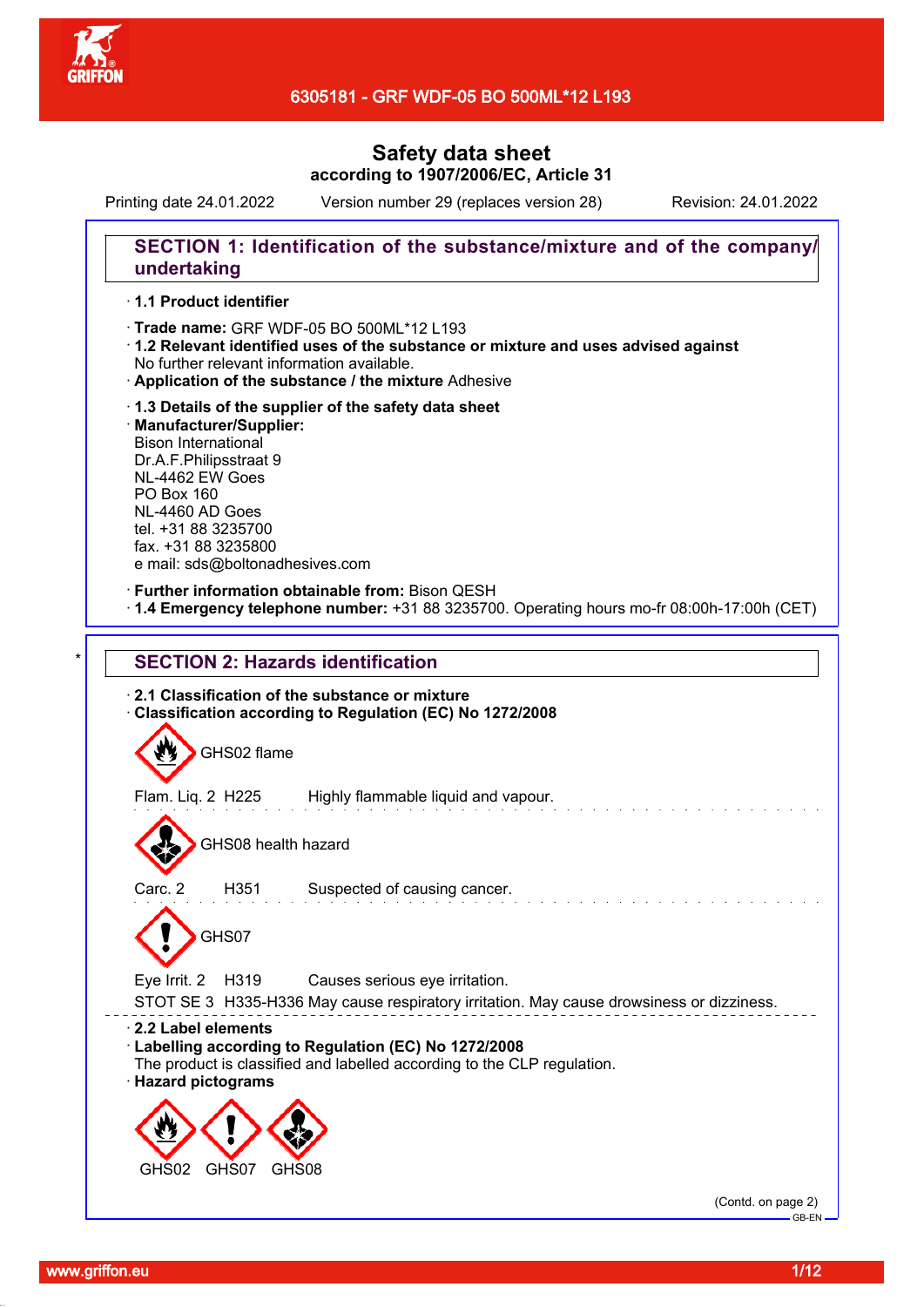

Printing date 24.01.2022 Version number 29 (replaces version 28) Revision: 24.01.2022

#### Trade name: GRF WDF-05 BO 500ML\*12 L193

(Contd. of page 1) · **Signal word** Danger · **Hazard-determining components of labelling:** tetrahydrofuran butanone · **Hazard statements** H225 Highly flammable liquid and vapour. H319 Causes serious eye irritation. H351 Suspected of causing cancer. H335-H336 May cause respiratory irritation. May cause drowsiness or dizziness. · **Precautionary statements** P101 If medical advice is needed, have product container or label at hand. P102 Keep out of reach of children. P210 Keep away from heat, hot surfaces, sparks, open flames and other ignition sources. No smoking. P261 Avoid breathing vapours. P280 Wear protective gloves. P370+P378 In case of fire: Use to extinguish: Water haze, Alcohol resistant foam, Fireextinguishing powder, Carbon dioxide. P403+P233 Store in a well-ventilated place. Keep container tightly closed.<br>P501 Dispose of contents/container in accordance with national reg Dispose of contents/container in accordance with national regulations. · **Additional information:** EUH066 Repeated exposure may cause skin dryness or cracking. · **Labelling of packages where the contents do not exceed 125 ml** · **Hazard pictograms** GHS02 GHS07 GHS08 · **Signal word** Danger · **Hazard-determining components of labelling:** tetrahydrofuran butanone · **Hazard statements** Suspected of causing cancer. H335-H336 May cause respiratory irritation. May cause drowsiness or dizziness. · **Precautionary statements** P101 If medical advice is needed, have product container or label at hand. P102 Keep out of reach of children. P261 Avoid breathing vapours. P<sub>280</sub> Wear protective gloves. P501 Dispose of contents/container in accordance with national regulations. · **2.3 Other hazards** · **Results of PBT and vPvB assessment** · **PBT:** Not applicable. · **vPvB:** Not applicable. (Contd. on page 3) GB-EN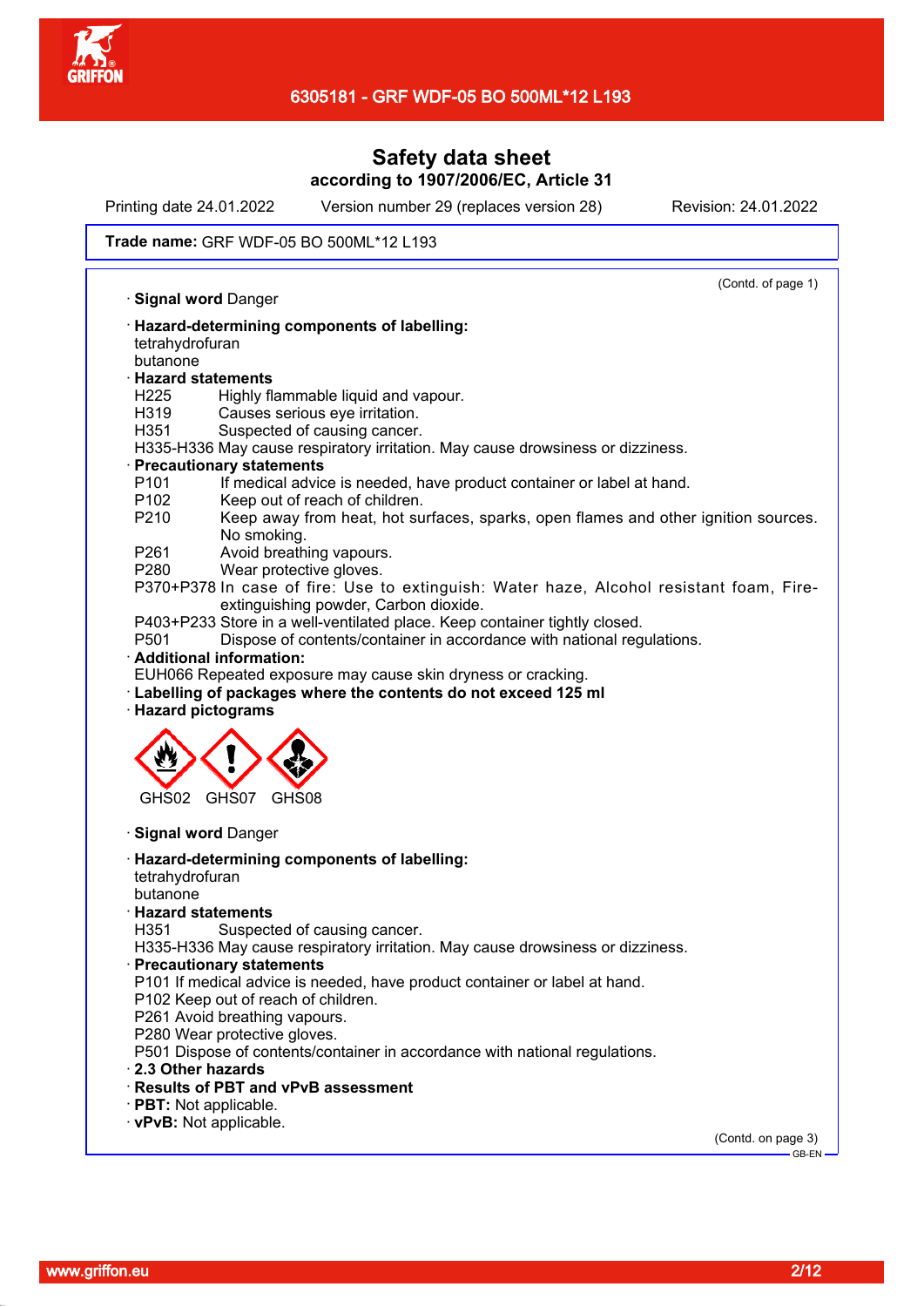

Printing date 24.01.2022 Version number 29 (replaces version 28) Revision: 24.01.2022

Trade name: GRF WDF-05 BO 500ML\*12 L193

#### · **Determination of endocrine-disrupting properties**

<u>78-93-3</u> butanone List II and the List II and the List II and the List II and the List II and the List II and the List II

#### **SECTION 3: Composition/information on ingredients**

#### · **3.2 Mixtures**

· **Description:** Adhesive

| · Dangerous components:                                                                                   |                                                                                                                                                                                                                                                                                                                                                                                                |              |
|-----------------------------------------------------------------------------------------------------------|------------------------------------------------------------------------------------------------------------------------------------------------------------------------------------------------------------------------------------------------------------------------------------------------------------------------------------------------------------------------------------------------|--------------|
| CAS: 109-99-9<br>EINECS: 203-726-8<br>Reg.nr.: 01-2119444314-46                                           | tetrahydrofuran<br>Eye Irrit. 2, H225; Carc. 2, H351; C Eye Irrit. 2,<br>Index number: 603-025-00-0 H319; STOT SE 3, H335, EUH019<br>Specific concentration limits:<br>Eye Irrit. 2; H319: $C \ge 25$ %<br>STOT SE 3; H335: C ≥ 25 %<br>Self-react. A; H240: C ≥ 80 %                                                                                                                          | $≥50 - <80%$ |
| CAS: 78-93-3<br>EINECS: 201-159-0<br>Index number: 606-002-00-3 H336, EUH066<br>Reg.nr.: 01-2119457290-43 | butanone<br><b>DESCRIPEDIARY EXAMPLE 2.4 FOR SET OF SET 3.1</b><br>and the state of the state of the state of<br>$\mathbf{r}$ . The set of the set of the set of the set of the set of the set of the set of the set of the set of the set of the set of the set of the set of the set of the set of the set of the set of the set of the set of t<br>$\mathbf{r}$ and the set of $\mathbf{r}$ | 25-50%       |

· **Additional information:** For the wording of the listed hazard phrases refer to section 16.

### **SECTION 4: First aid measures**

#### · **4.1 Description of first aid measures**

· **General information:** No special measures required.

#### · **After inhalation:**

Supply fresh air; consult doctor in case of complaints.

- No special measures required.
- · **After skin contact:** Generally the product does not irritate the skin.
- · **After eye contact:**

Rinse opened eye for several minutes under running water. If symptoms persist, consult a doctor.

- · **After swallowing:** If symptoms persist consult doctor.
- · **4.2 Most important symptoms and effects, both acute and delayed** No further relevant information available.

· **4.3 Indication of any immediate medical attention and special treatment needed** No further relevant information available.

# **SECTION 5: Firefighting measures**

· **5.1 Extinguishing media**

### · **Suitable extinguishing agents:**

Water haze

Alcohol resistant foam

Fire-extinguishing powder

Carbon dioxide

· **For safety reasons unsuitable extinguishing agents:** Water with full jet

(Contd. on page 4)

(Contd. of page 2)

GB-EN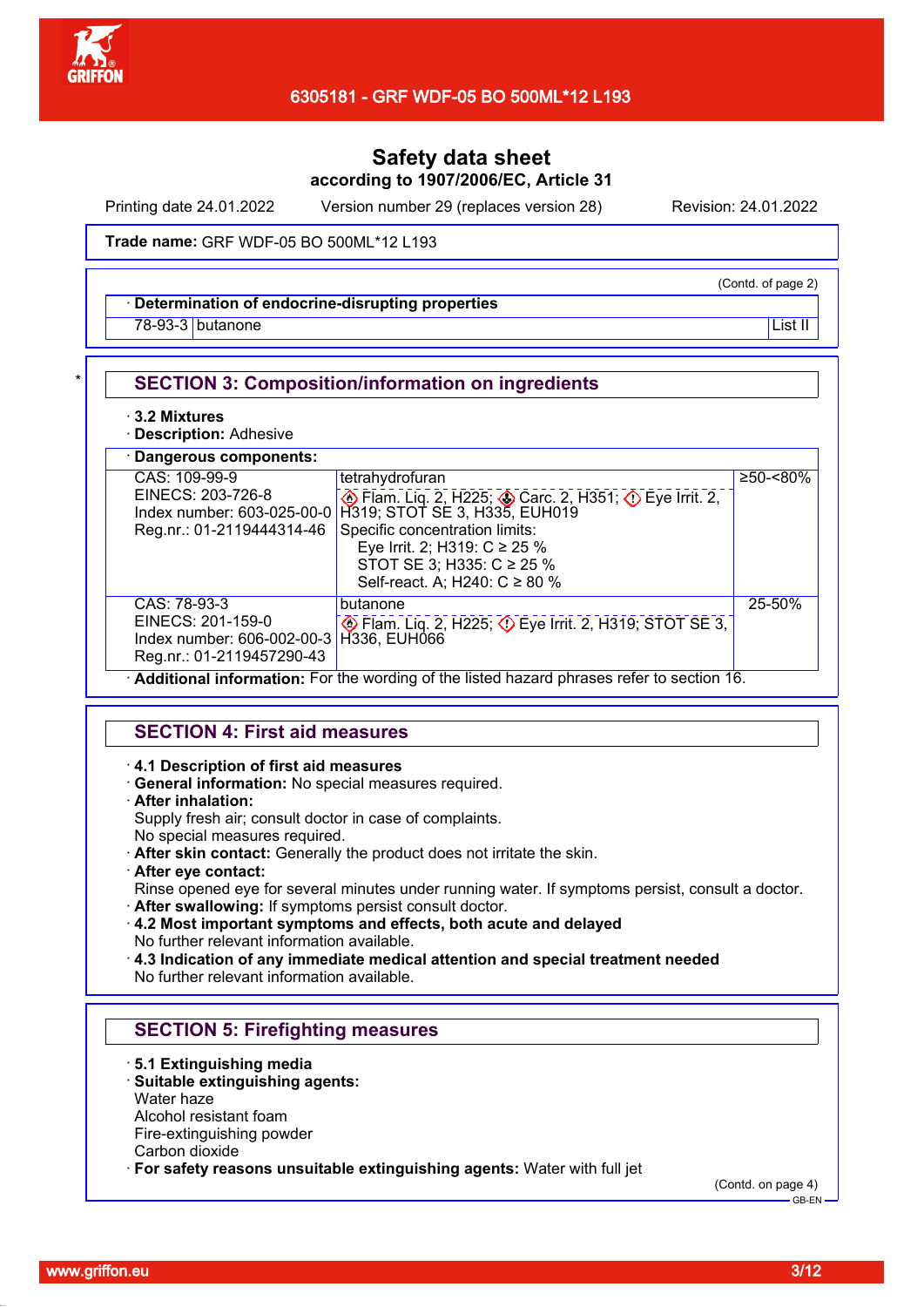

Printing date 24.01.2022 Version number 29 (replaces version 28) Revision: 24.01.2022

(Contd. of page 3)

Trade name: GRF WDF-05 BO 500ML\*12 L193

· **5.2 Special hazards arising from the substance or mixture**

- No further relevant information available.
- · **5.3 Advice for firefighters**
- · **Protective equipment:** No special measures required.
- · **Additional information**

Cool endangered receptacles with water spray.

Collect contaminated fire fighting water separately. It must not enter the sewage system.

## **SECTION 6: Accidental release measures**

- · **6.1 Personal precautions, protective equipment and emergency procedures** Wear protective equipment. Keep unprotected persons away.
- · **6.2 Environmental precautions:** Do not allow to enter sewers/ surface or ground water.
- · **6.3 Methods and material for containment and cleaning up:** Send for recovery or disposal in suitable receptacles.

Absorb with liquid-binding material (sand, diatomite, acid binders, universal binders, sawdust). Dispose contaminated material as waste according to item 13. Ensure adequate ventilation.

· **6.4 Reference to other sections** See Section 7 for information on safe handling. See Section 8 for information on personal protection equipment.

See Section 13 for disposal information.

# **SECTION 7: Handling and storage**

· **7.1 Precautions for safe handling**

Ensure good interior ventilation, especially at floor level. (Fumes are heavier than air). Ensure good ventilation/exhaustion at the workplace. Prevent formation of aerosols.

· **Information about fire - and explosion protection:** Keep ignition sources away - Do not smoke.

Protect against electrostatic charges.

- · **7.2 Conditions for safe storage, including any incompatibilities**
- · **Storage:**

· **Requirements to be met by storerooms and receptacles:** Store in a cool location.

- · **Information about storage in one common storage facility:** Not required.
- · **Further information about storage conditions:**

Keep container tightly sealed.

Store in cool, dry conditions in well sealed receptacles.

- · **Storage class:** 3
- · **7.3 Specific end use(s)** No further relevant information available.

(Contd. on page 5)

GB-EN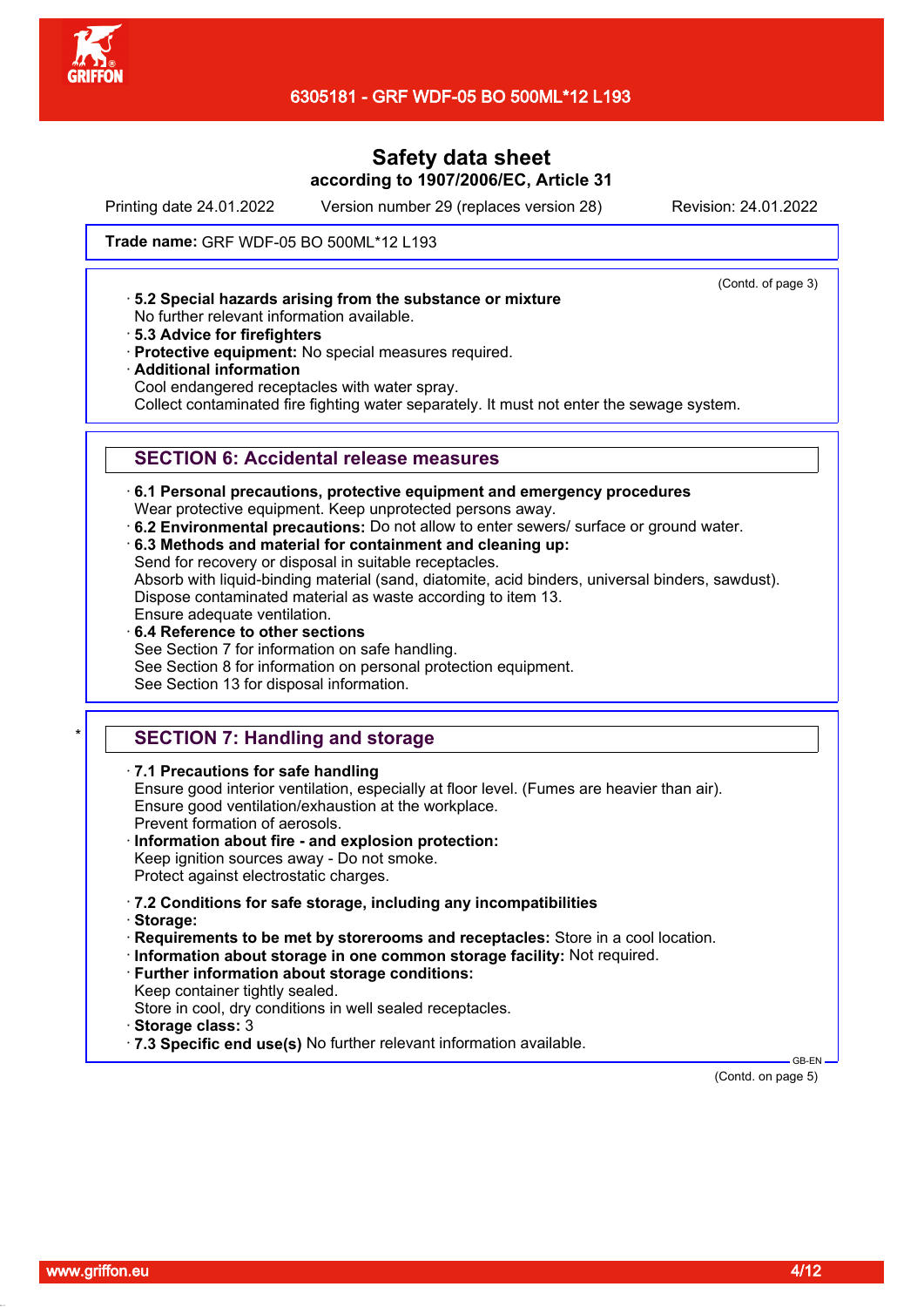

Printing date 24.01.2022 Version number 29 (replaces version 28) Revision: 24.01.2022

Trade name: GRF WDF-05 BO 500ML\*12 L193

(Contd. of page 4)

|                                                       |                                                 | 8.1 Control parameters<br>Ingredients with limit values that require monitoring at the workplace:                                         |                                                                                                          |  |
|-------------------------------------------------------|-------------------------------------------------|-------------------------------------------------------------------------------------------------------------------------------------------|----------------------------------------------------------------------------------------------------------|--|
|                                                       |                                                 | 109-99-9 tetrahydrofuran                                                                                                                  |                                                                                                          |  |
| WEL Short-term value: 300 mg/m <sup>3</sup> , 100 ppm |                                                 |                                                                                                                                           |                                                                                                          |  |
|                                                       | Long-term value: 150 mg/m <sup>3</sup> , 50 ppm |                                                                                                                                           |                                                                                                          |  |
|                                                       | <b>Sk</b>                                       |                                                                                                                                           |                                                                                                          |  |
| 78-93-3 butanone                                      |                                                 |                                                                                                                                           |                                                                                                          |  |
|                                                       |                                                 | WEL Short-term value: 899 mg/m <sup>3</sup> , 300 ppm                                                                                     |                                                                                                          |  |
|                                                       |                                                 | Long-term value: 600 mg/m <sup>3</sup> , 200 ppm                                                                                          |                                                                                                          |  |
|                                                       | Sk, BMGV                                        |                                                                                                                                           |                                                                                                          |  |
| · DNELs                                               |                                                 |                                                                                                                                           |                                                                                                          |  |
| 78-93-3 butanone                                      |                                                 |                                                                                                                                           |                                                                                                          |  |
| Oral                                                  |                                                 | Consumer, oral, longterm exposition                                                                                                       | 31 mg/kg bw/day                                                                                          |  |
| Dermal                                                |                                                 | Consumer, dermal, longterm exposition                                                                                                     | 412 mg/kg bw/day                                                                                         |  |
| <b>Inhalative</b>                                     |                                                 | Consumer, inhalation, longterm exposition                                                                                                 | 106 mg/ $m3$                                                                                             |  |
| · PNECs                                               |                                                 |                                                                                                                                           |                                                                                                          |  |
| 78-93-3 butanone                                      |                                                 |                                                                                                                                           |                                                                                                          |  |
|                                                       |                                                 | Fresh water $ 55.8 \text{ mg/l} $                                                                                                         |                                                                                                          |  |
|                                                       |                                                 | Marine water 55.8 mg/l                                                                                                                    |                                                                                                          |  |
| Soil                                                  |                                                 | 22.5 mg/kg                                                                                                                                |                                                                                                          |  |
|                                                       |                                                 | Ingredients with biological limit values:                                                                                                 |                                                                                                          |  |
| 78-93-3 butanone                                      |                                                 |                                                                                                                                           |                                                                                                          |  |
| BMGV 70 µmol/L                                        |                                                 |                                                                                                                                           |                                                                                                          |  |
|                                                       |                                                 | Medium: urine                                                                                                                             |                                                                                                          |  |
|                                                       |                                                 | Sampling time: post shift                                                                                                                 |                                                                                                          |  |
|                                                       |                                                 |                                                                                                                                           |                                                                                                          |  |
|                                                       |                                                 | Parameter: butan-2-one                                                                                                                    |                                                                                                          |  |
|                                                       |                                                 | Additional information: The lists valid during the making were used as basis.                                                             |                                                                                                          |  |
|                                                       |                                                 | 8.2 Exposure controls                                                                                                                     |                                                                                                          |  |
|                                                       |                                                 | Appropriate engineering controls No further data; see item 7.                                                                             |                                                                                                          |  |
|                                                       |                                                 | · Individual protection measures, such as personal protective equipment                                                                   |                                                                                                          |  |
|                                                       |                                                 | <b>General protective and hygienic measures:</b>                                                                                          |                                                                                                          |  |
|                                                       |                                                 | The usual precautionary measures are to be adhered to when handling chemicals.                                                            |                                                                                                          |  |
|                                                       |                                                 | Keep away from foodstuffs, beverages and feed.<br>Immediately remove all soiled and contaminated clothing                                 |                                                                                                          |  |
|                                                       |                                                 | Wash hands before breaks and at the end of work.                                                                                          |                                                                                                          |  |
|                                                       |                                                 | Do not inhale gases / fumes / aerosols.                                                                                                   |                                                                                                          |  |
|                                                       |                                                 | Avoid contact with the eyes.                                                                                                              |                                                                                                          |  |
|                                                       |                                                 | Avoid contact with the eyes and skin.                                                                                                     |                                                                                                          |  |
|                                                       |                                                 | <b>Respiratory protection:</b>                                                                                                            |                                                                                                          |  |
|                                                       |                                                 | Suitable respiratory protective device recommended.                                                                                       |                                                                                                          |  |
|                                                       |                                                 | exposure use self-contained respiratory protective device.                                                                                |                                                                                                          |  |
|                                                       |                                                 | Use suitable respiratory protective device in case of insufficient ventilation.<br>Recommended filter device for short term use: Filter A | In case of brief exposure or low pollution use respiratory filter device. In case of intensive or longer |  |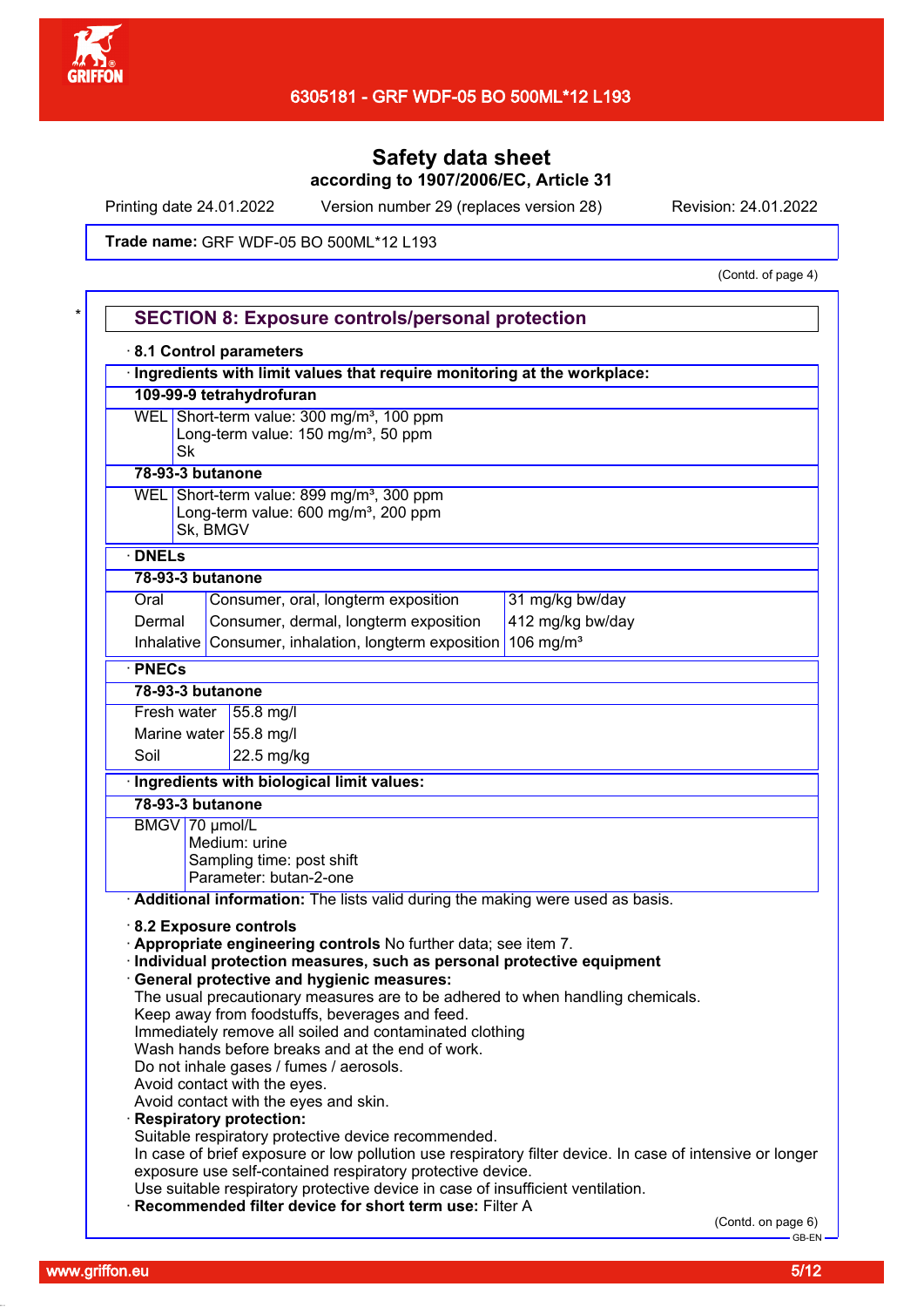

Printing date 24.01.2022 Version number 29 (replaces version 28) Revision: 24.01.2022

(Contd. of page 5)

#### Trade name: GRF WDF-05 BO 500ML\*12 L193

· **Hand protection**

Solvent resistant gloves



Protective gloves

The glove material has to be impermeable and resistant to the product/ the substance/ the preparation.

Selection of the glove material on consideration of the penetration times, rates of diffusion and the degradation

- · **Material of gloves**
- Butyl rubber, BR
- Recommended thickness of the material: > 0,7 mm
- · **Penetration time of glove material**

For the mixture of chemicals mentioned below the penetration time has to be at least 120 minutes (Permeation according to EN 374 Part 3: Level 4).

· **Eye/face protection**



Tightly sealed goggles

Goggles recommended during refilling **Body protection:** Solvent resistant protective clothing

# **SECTION 9: Physical and chemical properties**

| · Physical state                             | Fluid                              |
|----------------------------------------------|------------------------------------|
| · Colour:                                    | According to product specification |
| · Odour:                                     | Characteristic                     |
| Odour threshold:                             | Not determined.                    |
| · Melting point/freezing point:              | Undetermined.                      |
| · Boiling point or initial boiling point and |                                    |
| boiling range                                | 65.5 °C                            |
| · Flammability                               | Not applicable.                    |
| <b>Lower and upper explosion limit</b>       |                                    |
| · Lower:                                     | 1.5 Vol %                          |
| $\cdot$ Upper:                               | 12 Vol %                           |
| · Flash point:                               | $-21 °C$                           |
| · Auto-ignition temperature:                 | Product is not selfigniting.       |
| · Decomposition temperature:                 | Not determined.                    |
| ∙ pH                                         | Not determined.                    |
| · Viscosity:                                 |                                    |
| · Kinematic viscosity                        | Not determined.                    |
| Dynamic at 20 °C:                            | 675 mPas                           |

GB-EN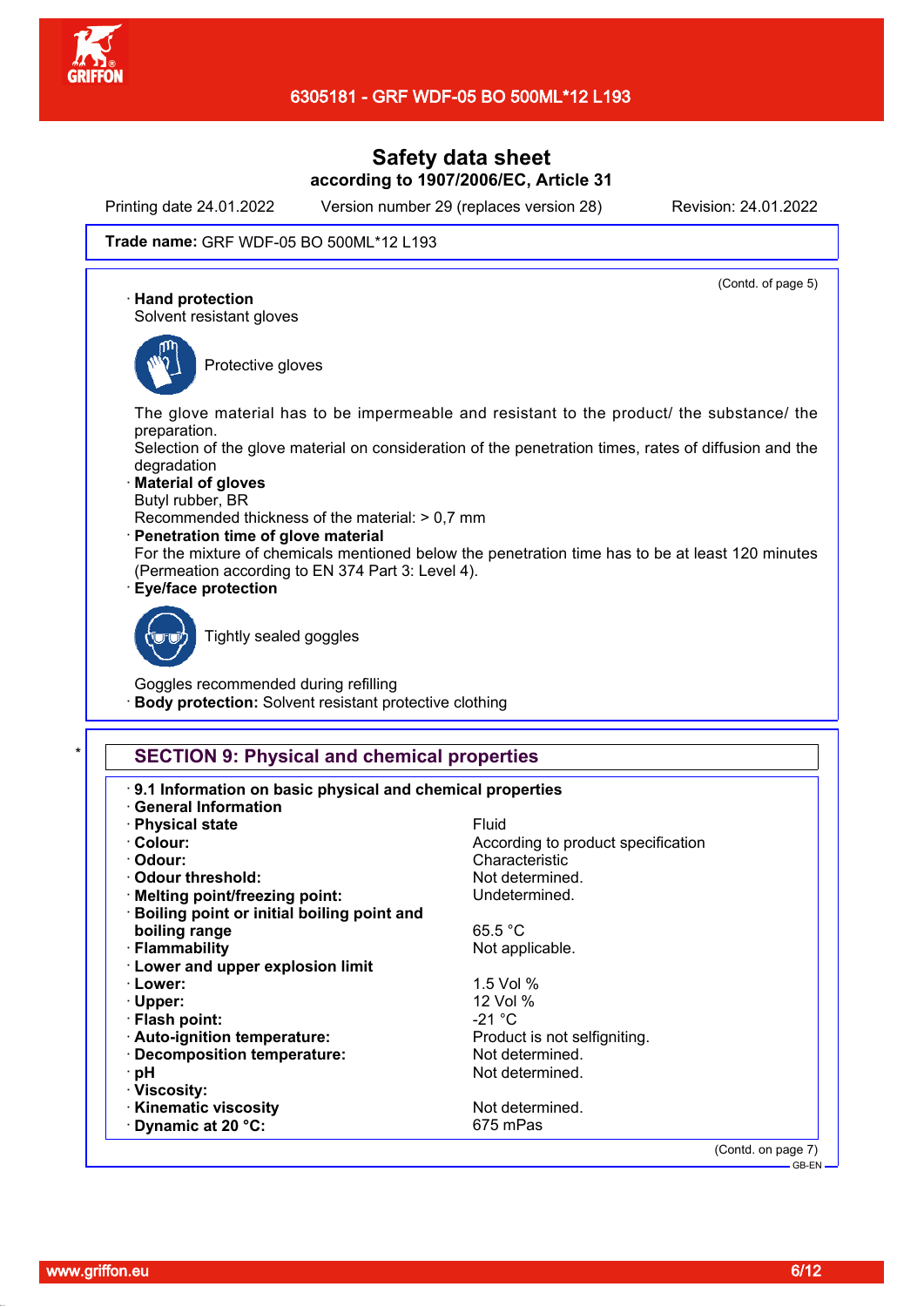

Printing date 24.01.2022 Version number 29 (replaces version 28) Revision: 24.01.2022

Trade name: GRF WDF-05 BO 500ML\*12 L193

|                                                 | (Contd. of page 6)                                                                                                                                                       |
|-------------------------------------------------|--------------------------------------------------------------------------------------------------------------------------------------------------------------------------|
| <b>Solubility</b>                               |                                                                                                                                                                          |
| · water:                                        | Not miscible or difficult to mix.                                                                                                                                        |
| · Partition coefficient n-octanol/water (log    |                                                                                                                                                                          |
| value)                                          | Not determined.                                                                                                                                                          |
| Vapour pressure at 20 °C:                       | 200 hPa                                                                                                                                                                  |
| · Density and/or relative density               |                                                                                                                                                                          |
| Density at 20 °C:                               | $0.965 - 0.966$ g/cm <sup>3</sup>                                                                                                                                        |
| · Relative density                              | Not determined.                                                                                                                                                          |
| · Vapour density                                | Not determined.                                                                                                                                                          |
| ⋅ 9.2 Other information                         | All relevant physical data were determined for the<br>mixture. All non-determined data are not<br>measurable or not relevant for the<br>characterization of the mixture. |
| · Appearance:                                   |                                                                                                                                                                          |
| $\cdot$ Form:                                   | Fluid                                                                                                                                                                    |
| · Important information on protection of health |                                                                                                                                                                          |
| and environment, and on safety.                 |                                                                                                                                                                          |
| · Ignition temperature:                         | 230 °C                                                                                                                                                                   |
| <b>Explosive properties:</b>                    | Product is not explosive. However, formation of                                                                                                                          |
|                                                 | explosive air/vapour mixtures are possible.                                                                                                                              |
| · Solvent content:                              |                                                                                                                                                                          |
| Organic solvents:                               | 83.1 %                                                                                                                                                                   |
| · Water:                                        | 0.0%                                                                                                                                                                     |
| · Solids content:                               | 16.9%                                                                                                                                                                    |
| Change in condition                             |                                                                                                                                                                          |
| <b>Evaporation rate</b>                         | Not determined.                                                                                                                                                          |
| · Information with regard to physical hazard    |                                                                                                                                                                          |
| classes                                         |                                                                                                                                                                          |
| · Explosives                                    | Void                                                                                                                                                                     |
| · Flammable gases                               | Void                                                                                                                                                                     |
| · Aerosols                                      | Void                                                                                                                                                                     |
| · Oxidising gases                               | Void                                                                                                                                                                     |
| · Gases under pressure                          | Void                                                                                                                                                                     |
| · Flammable liquids                             | Highly flammable liquid and vapour.                                                                                                                                      |
| · Flammable solids                              | Void                                                                                                                                                                     |
| Self-reactive substances and mixtures           | Void                                                                                                                                                                     |
| · Pyrophoric liquids                            | Void                                                                                                                                                                     |
| <b>Pyrophoric solids</b>                        | Void                                                                                                                                                                     |
| · Self-heating substances and mixtures          | Void                                                                                                                                                                     |
| · Substances and mixtures, which emit           |                                                                                                                                                                          |
| flammable gases in contact with water           | Void                                                                                                                                                                     |
| <b>Oxidising liquids</b>                        | Void                                                                                                                                                                     |
| <b>Oxidising solids</b>                         | Void                                                                                                                                                                     |
| · Organic peroxides                             | Void                                                                                                                                                                     |
| Corrosive to metals                             | Void                                                                                                                                                                     |
| · Desensitised explosives                       | Void                                                                                                                                                                     |
|                                                 |                                                                                                                                                                          |

(Contd. on page 8)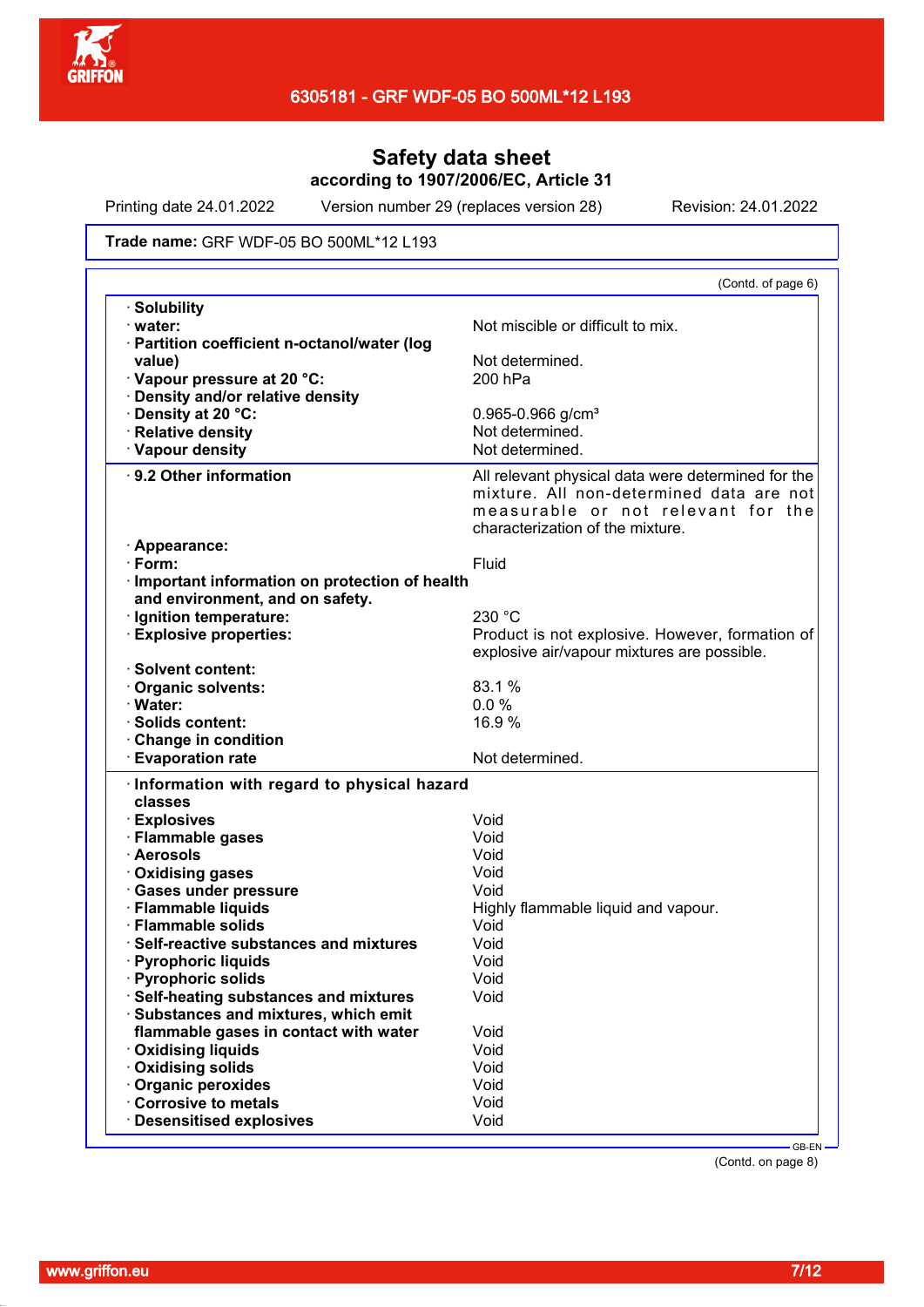

Printing date 24.01.2022 Version number 29 (replaces version 28) Revision: 24.01.2022

Trade name: GRF WDF-05 BO 500ML\*12 L193

(Contd. of page 7)

### **SECTION 10: Stability and reactivity**

- · **10.1 Reactivity** No further relevant information available.
- · **10.2 Chemical stability**
- · **Thermal decomposition / conditions to be avoided:**
- No decomposition if used according to specifications.
- · **10.3 Possibility of hazardous reactions** No dangerous reactions known.
- · **10.4 Conditions to avoid** No further relevant information available.
- · **10.5 Incompatible materials:** No further relevant information available.
- · **10.6 Hazardous decomposition products:** Danger of forming toxic pyrolysis products.

### **SECTION 11: Toxicological information**

#### · **11.1 Information on hazard classes as defined in Regulation (EC) No 1272/2008**

· **Acute toxicity** Based on available data, the classification criteria are not met.

### · **LD/LC50 values relevant for classification:**

### **109-99-9 tetrahydrofuran**

Oral LD50 2500 mg/kg (rat)

**78-93-3 butanone**

Oral LD50 3300 mg/kg (rat)

Dermal LD50 5000 mg/kg (rabbit)

- **Skin corrosion/irritation** Based on available data, the classification criteria are not met.
- · **Serious eye damage/irritation** Causes serious eye irritation.
- · **Respiratory or skin sensitisation** Based on available data, the classification criteria are not met.
- **Germ cell mutagenicity**
- Not applicable.
- Based on available data, the classification criteria are not met.
- · **Carcinogenicity** Suspected of causing cancer.
- · **Reproductive toxicity** Based on available data, the classification criteria are not met.
- · **STOT-single exposure** May cause respiratory irritation. May cause drowsiness or dizziness.
- · **STOT-repeated exposure** Based on available data, the classification criteria are not met.
- · **Aspiration hazard** Based on available data, the classification criteria are not met.
- · **Additional toxicological information:**
- · **Acute effects (acute toxicity, irritation and corrosivity)** Not applicable.
- · **Sensitisation** Not applicable.
- · **Repeated dose toxicity** Not applicable.
- · **11.2 Information on other hazards**

#### · **Endocrine disrupting properties**

78-93-3 butanone List II

### **SECTION 12: Ecological information**

- · **12.1 Toxicity**
- · **Aquatic toxicity:** No further relevant information available.
- · **12.2 Persistence and degradability** No further relevant information available.
- · **12.3 Bioaccumulative potential** No further relevant information available.

(Contd. on page 9) GB-EN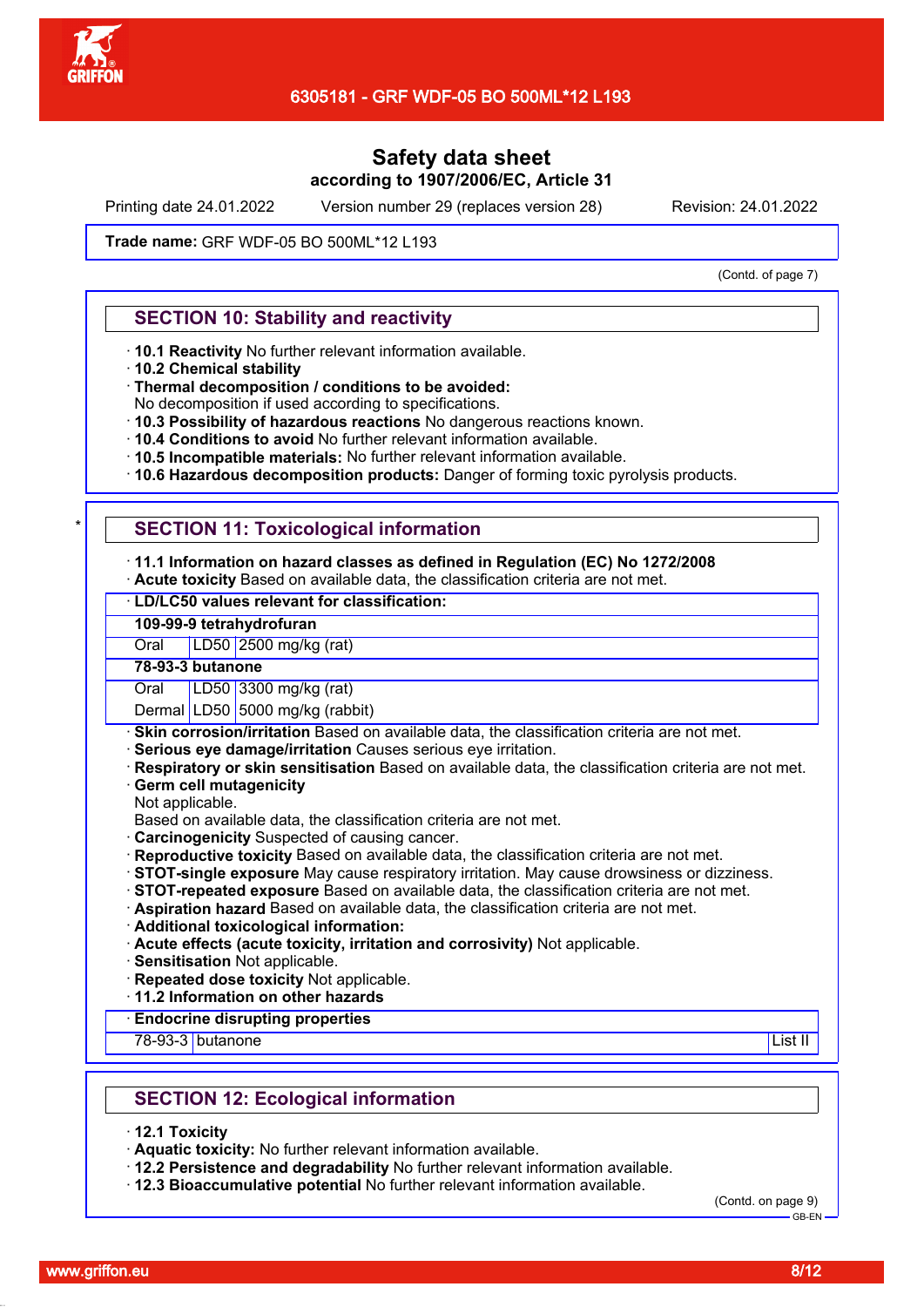

Printing date 24.01.2022 Version number 29 (replaces version 28) Revision: 24.01.2022

(Contd. of page 8)

Trade name: GRF WDF-05 BO 500ML\*12 L193

· **12.4 Mobility in soil** No further relevant information available. · **12.5 Results of PBT and vPvB assessment**

- · **PBT:** Not applicable.
- · **vPvB:** Not applicable.
- · **12.6 Endocrine disrupting properties**

For information on endocrine disrupting properties see section 11.

- · **12.7 Other adverse effects**
- · **Additional ecological information:**
- · **General notes:**

Water hazard class 1 (German Regulation) (Self-assessment): slightly hazardous for water Do not allow undiluted product or large quantities of it to reach ground water, water course or sewage system.

### **SECTION 13: Disposal considerations**

- · **13.1 Waste treatment methods**
- · **Recommendation**

Must not be disposed together with household garbage. Do not allow product to reach sewage system.

Disposal must be made according to official regulations.

- · **Uncleaned packaging:**
- · **Recommendation:**

Packagings that may not be cleansed are to be disposed of in the same manner as the product.

| 14.1 UN number or ID number<br>· ADR/ADN, IMDG, IATA      | <b>UN1133</b>                      |
|-----------------------------------------------------------|------------------------------------|
| 14.2 UN proper shipping name<br>· ADR/ADN<br>· IMDG, IATA | 1133 ADHESIVES<br><b>ADHESIVES</b> |
| 14.3 Transport hazard class(es)                           |                                    |
| · ADR/ADN                                                 |                                    |
|                                                           |                                    |
| · Class                                                   | 3 (F1) Flammable liquids.          |
| · Label                                                   | 3                                  |
| · IMDG, IATA                                              |                                    |
|                                                           |                                    |
|                                                           |                                    |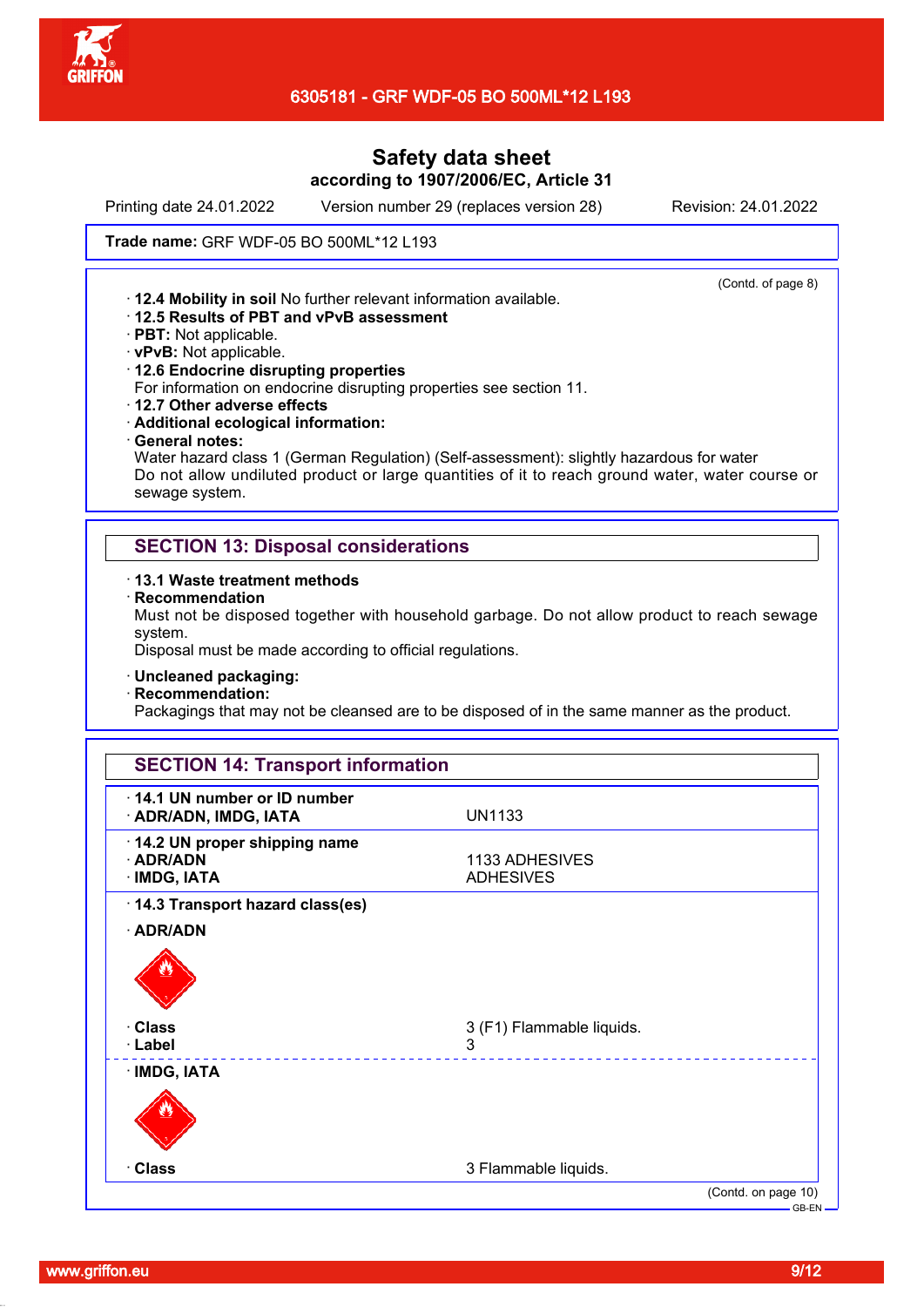

Printing date 24.01.2022 Version number 29 (replaces version 28) Revision: 24.01.2022

Trade name: GRF WDF-05 BO 500ML\*12 L193

|                                                                                                                                  | (Contd. of page 9)                                                                                                                                                  |
|----------------------------------------------------------------------------------------------------------------------------------|---------------------------------------------------------------------------------------------------------------------------------------------------------------------|
| · Label                                                                                                                          | 3                                                                                                                                                                   |
| 14.4 Packing group<br>· ADR/ADN, IMDG, IATA                                                                                      | III                                                                                                                                                                 |
| 14.5 Environmental hazards:<br>· Marine pollutant:                                                                               | No                                                                                                                                                                  |
| 14.6 Special precautions for user<br>· Hazard identification number (Kemler code): -<br>· EMS Number:<br><b>Stowage Category</b> | Warning: Flammable liquids.<br>$F-E$ , $S-D$<br>A                                                                                                                   |
| 14.7 Maritime transport in bulk according to<br><b>IMO instruments</b>                                                           | Not applicable.                                                                                                                                                     |
| · Transport/Additional information:<br>· Quantity limitations                                                                    | On passenger aircraft/rail: 60 L<br>On cargo aircraft only: 220 L                                                                                                   |
| · ADR/ADN<br>· Limited quantities (LQ)<br>· Excepted quantities (EQ)                                                             | 5L<br>Code: E1<br>Maximum net quantity per inner packaging: 30 ml<br>Maximum net quantity per outer packaging: 1000<br>ml<br>3                                      |
| · Transport category<br>· Tunnel restriction code                                                                                | E                                                                                                                                                                   |
| $\cdot$ IMDG<br>· Limited quantities (LQ)<br>· Excepted quantities (EQ)                                                          | 5L<br>Code: E1<br>Maximum net quantity per inner packaging: 30 ml<br>Maximum net quantity per outer packaging: 1000<br>ml                                           |
| · Remarks:                                                                                                                       | Under certain conditions substances in Class 3<br>(flammable liquids) can be classified in<br>packinggroup III.<br>See IMDG, Part 2, Chapter 2.3, Paragraph 2.3.2.2 |
| · UN "Model Regulation":                                                                                                         | UN 1133 ADHESIVES, 3, III                                                                                                                                           |

### **SECTION 15: Regulatory information**

- · **15.1 Safety, health and environmental regulations/legislation specific for the substance or mixture**
- · **Directive 2012/18/EU**
- · **Named dangerous substances ANNEX I** None of the ingredients is listed.
- · **Seveso category** P5c FLAMMABLE LIQUIDS
- · **Qualifying quantity (tonnes) for the application of lower-tier requirements** 5000 t
- · **Qualifying quantity (tonnes) for the application of upper-tier requirements** 50000 t

(Contd. on page 11)  $-$  GB-EN -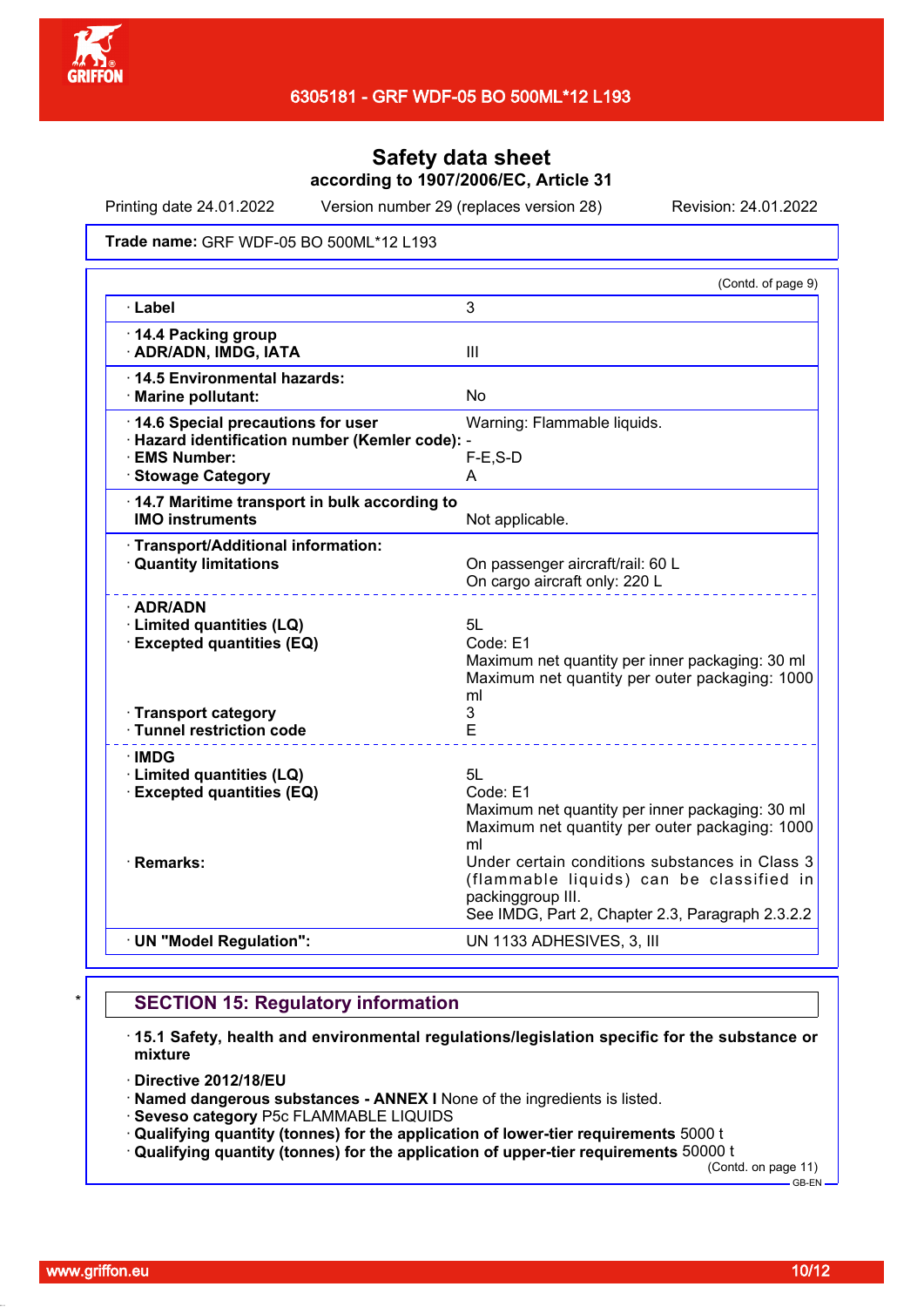

Printing date 24.01.2022 Version number 29 (replaces version 28) Revision: 24.01.2022

Trade name: GRF WDF-05 BO 500ML\*12 L193

### · **REGULATION (EC) No 1907/2006 ANNEX XVII** Conditions of restriction: 3

(Contd. of page 10)

· **DIRECTIVE 2011/65/EU on the restriction of the use of certain hazardous substances in electrical and electronic equipment – Annex II**

None of the ingredients is listed.

· **REGULATION (EU) 2019/1148**

· **Regulation (EC) No 273/2004 on drug precursors**

78-93-3 butanone 3

· **Regulation (EC) No 111/2005 laying down rules for the monitoring of trade between the Community and third countries in drug precursors**

78-93-3 butanone 3

· **15.2 Chemical safety assessment:** A Chemical Safety Assessment has not been carried out.

## **SECTION 16: Other information**

This information is based on our present knowledge. However, this shall not constitute a guarantee for any specific product features and shall not establish a legally valid contractual relationship.

#### · **Relevant phrases**

- H225 Highly flammable liquid and vapour.
- H319 Causes serious eye irritation.
- H335 May cause respiratory irritation.
- H336 May cause drowsiness or dizziness.
- H351 Suspected of causing cancer.

EUH019 May form explosive peroxides.

EUH066 Repeated exposure may cause skin dryness or cracking.

#### · **Classification according to Regulation (EC) No 1272/2008**

The classification of the mixture is generally based on the calculation method using substance data according to Regulation (EC) No 1272/2008.

| Specific target organ toxicity (single exposure) according to Regulation (EC) No 1272/2008. |                                                      |
|---------------------------------------------------------------------------------------------|------------------------------------------------------|
| Carcinogenicity                                                                             | on the calculation method using substance data       |
| Serious eye damage/eye irritation                                                           | The classification of the mixture is generally based |
| Flammable liquids                                                                           | <b>Bridging principles</b>                           |
|                                                                                             |                                                      |

#### · **Department issuing SDS:** Bison QESH

· **Contact:** Reach coordinator

· **Date of previous version:** 23.12.2021

· **Version number of previous version:** 28

· **Abbreviations and acronyms:**

ADR: Accord relatif au transport international des marchandises dangereuses par route (European Agreement Concerning the International Carriage of Dangerous Goods by Road)

IMDG: International Maritime Code for Dangerous Goods

IATA: International Air Transport Association

GHS: Globally Harmonised System of Classification and Labelling of Chemicals EINECS: European Inventory of Existing Commercial Chemical Substances

ELINCS: European List of Notified Chemical Substances

CAS: Chemical Abstracts Service (division of the American Chemical Society)

- DNEL: Derived No-Effect Level (REACH)
- PNEC: Predicted No-Effect Concentration (REACH)
- LC50: Lethal concentration, 50 percent
- LD50: Lethal dose, 50 percent
- PBT: Persistent, Bioaccumulative and Toxic

vPvB: very Persistent and very Bioaccumulative

(Contd. on page 12)